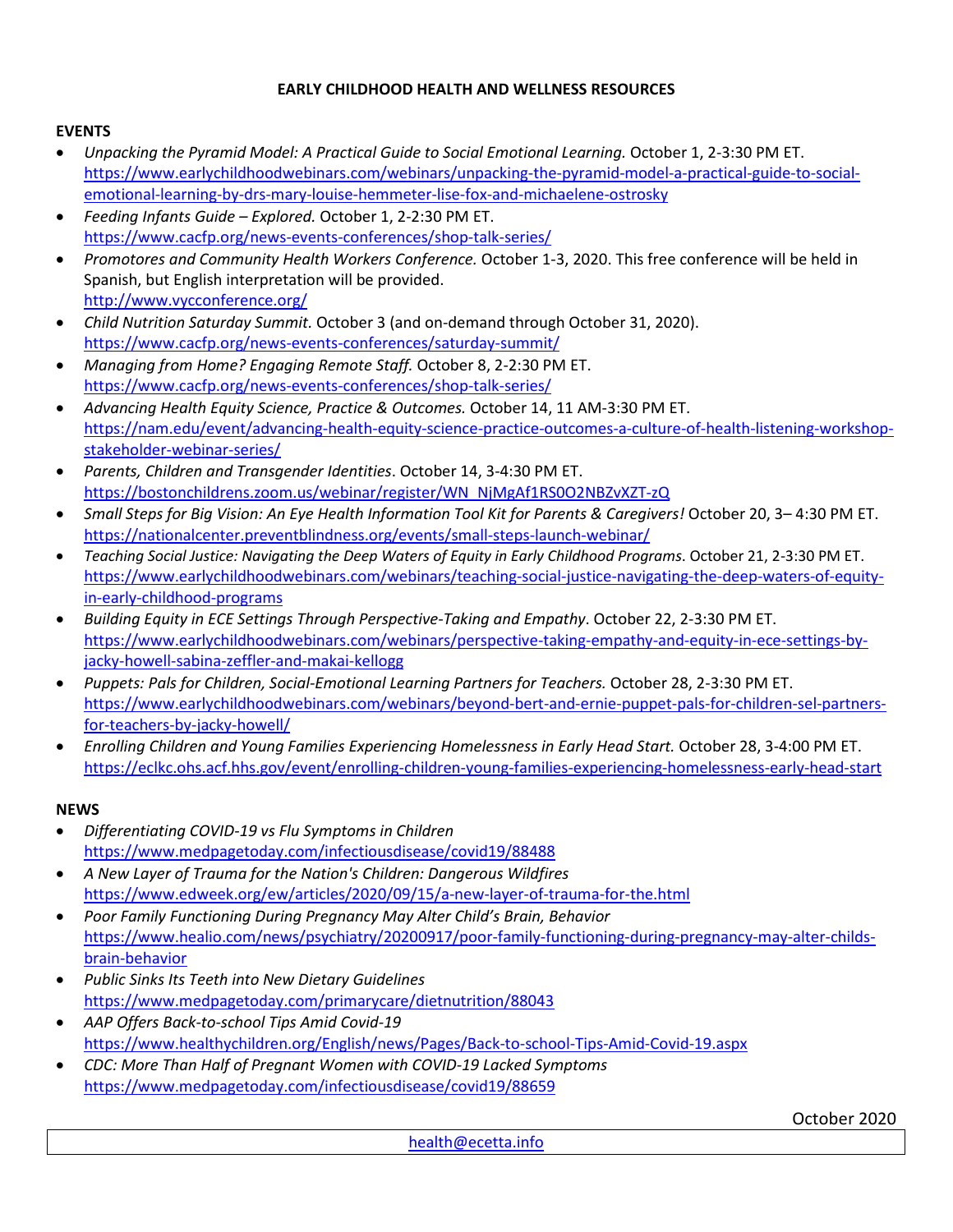## **RESOURCES**

## **Children with Special Health Care Needs**

- *COVID-19 and Asthma Toolkit for Schools* <https://secure.aafa.org/np/clients/aafa/product.jsp?product=280>
- *FAQs Regarding the Delivery of IDEA Early Childhood Services During the Coronavirus (COVID-19) Pandemic* <https://ectacenter.org/topics/disaster/coronavirus-faq.asp>
- *2020 Allergy-Friendly Halloween Candy Guide* <https://community.kidswithfoodallergies.org/blog/allergy-friendly-halloween-candy-guide>
- *Autism and COVID-19 Toolkit*  <https://www.autism-society.org/covid-19/>

## **Community Health and Data**

- *Trends in Adverse Childhood Experiences (ACEs) in the United States* <http://www.unh.edu/ccrc/pdf/CV377-Trends%20in%20ACEs%20Pub2.pdf>
- *CDC COVID Data Tracker* [https://covid.cdc.gov/covid-data-tracker/#cases\\_totalcases](https://covid.cdc.gov/covid-data-tracker/#cases_totalcases)
- *Inequalities Persist Despite Decline in Poverty for All Major Race and Hispanic Origin Groups* [https://www.census.gov/library/stories/2020/09/poverty-rates-for-blacks-and-hispanics-reached-historic-lows-in-](https://www.census.gov/library/stories/2020/09/poverty-rates-for-blacks-and-hispanics-reached-historic-lows-in-2019.html)[2019.html](https://www.census.gov/library/stories/2020/09/poverty-rates-for-blacks-and-hispanics-reached-historic-lows-in-2019.html)
- *The Rate of Children Without Health Insurance Is Rising, Particularly among Latino Children of Immigrant Parents and White Children* [https://www.hispanicresearchcenter.org/wp-content/uploads/2020/09/children-without-health-insurance-sep-](https://www.hispanicresearchcenter.org/wp-content/uploads/2020/09/children-without-health-insurance-sep-2020.pdf)

```
2020.pdf
```
## **Emergency Preparedness, Response, and Recovery**

- *Organizations Preparing for Emergency Needs (OPEN)* <https://community.fema.gov/opentraining>
- *A Guide to Building Healthy and Safe Early Childhood Facilities After a Natural Disaster* [https://eclkc.ohs.acf.hhs.gov/publication/guide-building-healthy-safe-early-childhood-facilities-after-natural](https://eclkc.ohs.acf.hhs.gov/publication/guide-building-healthy-safe-early-childhood-facilities-after-natural-disaster)[disaster](https://eclkc.ohs.acf.hhs.gov/publication/guide-building-healthy-safe-early-childhood-facilities-after-natural-disaster)
- *Participation of Children and Adolescents in Live Crisis Drills and Exercises* <https://pediatrics.aappublications.org/content/146/3/e2020015503>
- *Returning to School After an Emergency or Disaster: Tips to Help Your Students Cope* (English and Spanish) <https://www.cdc.gov/childrenindisasters/school-return-after.html>

## **Environmental Health**

- *Eco-Healthy Child Care® Frequently Asked Questions* (English and Spanish) <https://cehn.org/our-work/eco-healthy-child-care/toxicant-faqs/>
- *Research Shows Coronavirus Spreads Primarily Through Air* [https://www.pbs.org/newshour/show/research-shows-coronavirus-spreads-primarily-through-air-heres-how-to](https://www.pbs.org/newshour/show/research-shows-coronavirus-spreads-primarily-through-air-heres-how-to-reduce-risk)[reduce-risk](https://www.pbs.org/newshour/show/research-shows-coronavirus-spreads-primarily-through-air-heres-how-to-reduce-risk)
- *Focus On Cleaning Surfaces Can Distract from Actual Virus Spread*  <https://www.pbs.org/newshour/show/how-a-focus-on-cleaning-surfaces-can-distract-from-actual-virus-spread>
- *Schools for Health: Risk Reduction Strategies for Reopening Schools* [https://schools.forhealth.org/wp-content/uploads/sites/19/2020/06/Harvard-Healthy-Buildings-Program-Schools-](https://schools.forhealth.org/wp-content/uploads/sites/19/2020/06/Harvard-Healthy-Buildings-Program-Schools-For-Health-Reopening-Covid19-June2020.pdf)[For-Health-Reopening-Covid19-June2020.pdf](https://schools.forhealth.org/wp-content/uploads/sites/19/2020/06/Harvard-Healthy-Buildings-Program-Schools-For-Health-Reopening-Covid19-June2020.pdf)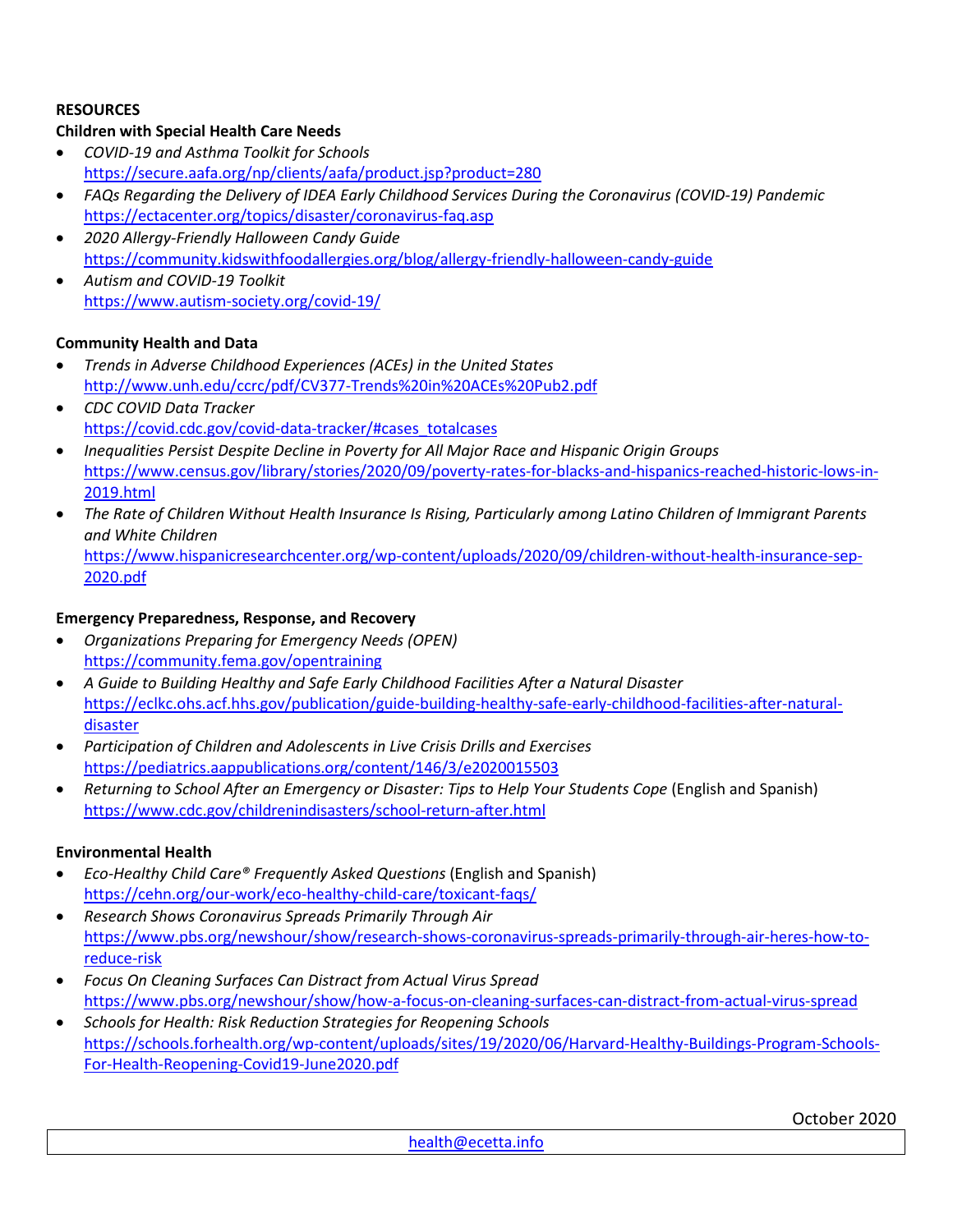## **Health Equity, Inclusion, Cultural and Linguistic Responsiveness**

- *Asthma Disparities in America* <https://www.aafa.org/asthma-disparities-burden-on-minorities.aspx>
- *Breastfeeding Takes a Village and, Too Often, Black Women Don't Have One* <https://www.nichq.org/insight/breastfeeding-takes-village-and-too-often-black-women-dont-have-one>
- *Conversations on COVID-19: Impacts on Communities of Color* <https://www.nationalacademies.org/resource/conversations-on-covid-19-impacts-on-communities-of-color>
- *A Pandemic within a Pandemic: How Coronavirus and Systemic Racism Are Harming Infants and Toddlers of Color* [https://www.clasp.org/sites/default/files/publications/2020/09/2020\\_A%20Pandemic%20within%20a%20Pandemic.pdf](https://www.clasp.org/sites/default/files/publications/2020/09/2020_A%20Pandemic%20within%20a%20Pandemic.pdf)

## **Health Literacy/Family Education, Engagement, and Health**

- *Environmental Screening Questionnaire (ESQ)* <https://agesandstages.com/products-pricing/esq/>
- *A.C.H.I.E.V.E: All Children's Health Initiative for Eye and Vision Excellence* posters (English and Spanish) <https://nationalcenter.preventblindness.org/achieve/#1597674790259-8205bc98-2b20>
- *How to Select, Wear, and Clean Your Mask* (English, Vietnamese, Chinese, Korean, and Spanish) <https://www.cdc.gov/coronavirus/2019-ncov/prevent-getting-sick/about-face-coverings.html>
- *Seven Steps to Calm an Explosive Child* <https://www.acesconnection.com/blog/seven-steps-to-calm-and-explosive-child>

### **Managing Health Services**

- *CACFP Crediting Handbook* [https://www.cacfp.org/files/3815/8439/2062/2020\\_FNS\\_Crediting\\_Handbook.pdf](https://www.cacfp.org/files/3815/8439/2062/2020_FNS_Crediting_Handbook.pdf)
- *Vaccine Finder* [www.vaccinefinder.org](http://www.vaccinefinder.org/)
- *Frequently Asked Influenza (Flu) Questions: 2020-2021 Season* (English and Spanish) <https://www.cdc.gov/flu/season/faq-flu-season-2020-2021.htm>
- *2020–2021 PIR Collection Documents* <https://eclkc.ohs.acf.hhs.gov/data-ongoing-monitoring/article/program-information-report-pir>

## **Mental Health and Wellness/Social-Emotional Development**

- *Head Start Heals: Frequently Asked Questions* <https://eclkc.ohs.acf.hhs.gov/mental-health/article/head-start-heals-frequently-asked-questions>
- *Trauma-Informed Approaches: Connecting Research, Policy, and Practice to Build Resilience in Children and Families* [https://aspe.hhs.gov/pdf-report/trauma-informed-approaches-connecting-research-policy-and-practice-build](https://aspe.hhs.gov/pdf-report/trauma-informed-approaches-connecting-research-policy-and-practice-build-resilience-children-and-families)[resilience-children-and-families](https://aspe.hhs.gov/pdf-report/trauma-informed-approaches-connecting-research-policy-and-practice-build-resilience-children-and-families)
- *Supporting Social and Emotional Well-Being* (English and Spanish) <https://eclkc.ohs.acf.hhs.gov/mental-health/article/supporting-social-emotional-well-being>
- *Mental Health and Wellness* <https://eclkc.ohs.acf.hhs.gov/about-us/coronavirus/mental-health-wellness>

#### **New and Expectant Families**

- *Improving Our Approach: Better Conversations About Breastfeeding* <https://www.nichq.org/improving-our-approach-better-conversations-about-breastfeeding>
- *Feeding Infants and Children from Birth to 24 Months* <https://www.nap.edu/catalog/25747/feeding-infants-and-children-from-birth-to-24-months-summarizing>
- *Get the Whooping Cough Vaccine During Each Pregnancy* (English and Spanish) <https://www.cdc.gov/pertussis/pregnant/mom/get-vaccinated.html>

October 2020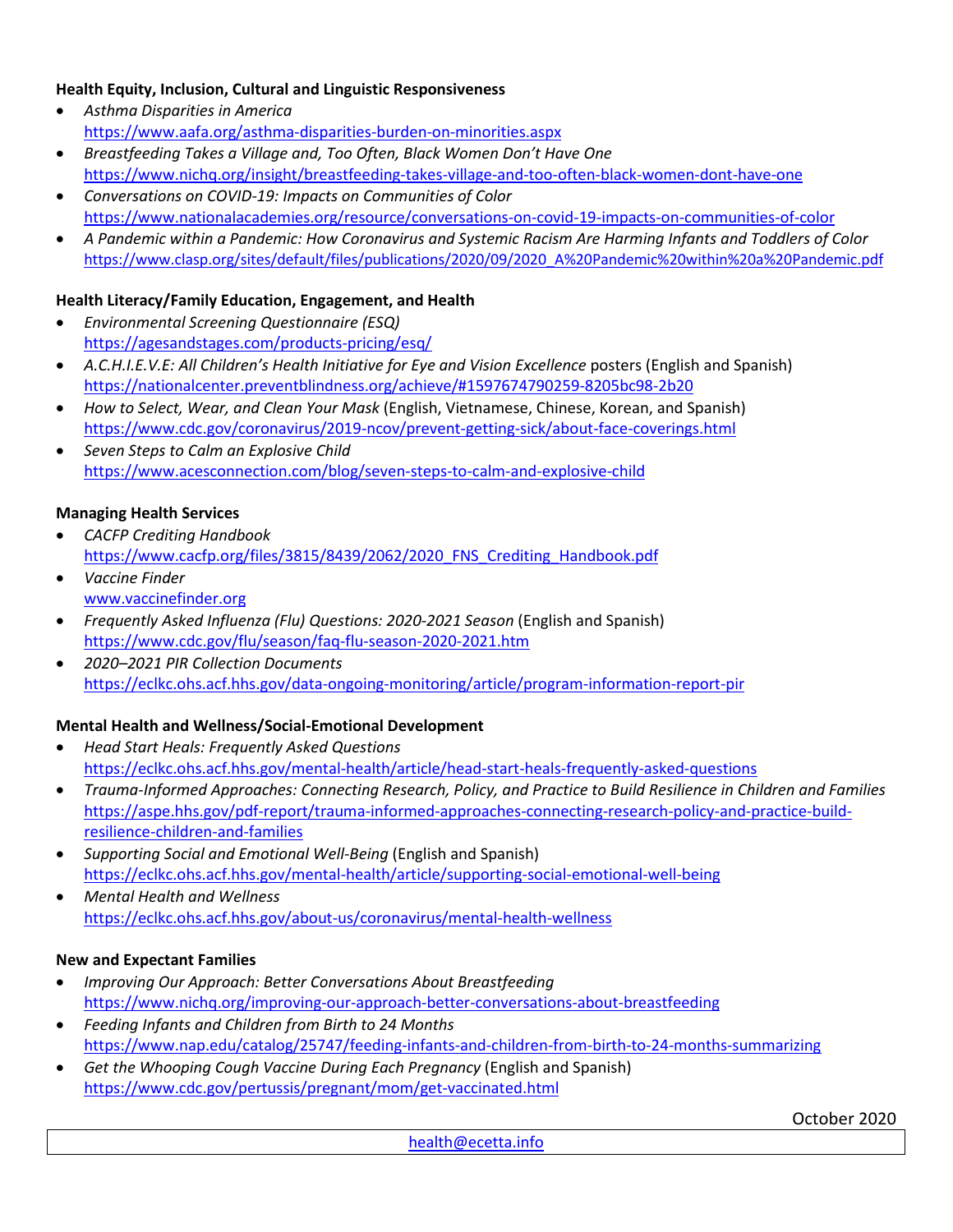• *The Role of Length of Maternity Leave in Supporting Mother–Child Interactions and Attachment Security Among American Mothers and Their Infants* <https://ijccep.springeropen.com/track/pdf/10.1186/s40723-018-0041-6>

# **Nutrition**

- *Questions and Answers for the Child Nutrition Programs during School Year 2020-2021* [https://www.fns.usda.gov/disaster/pandemic/covid-19/questions-and-answers-child-nutrition-programs-during-sy-](https://www.fns.usda.gov/disaster/pandemic/covid-19/questions-and-answers-child-nutrition-programs-during-sy-2020-21)[2020-21](https://www.fns.usda.gov/disaster/pandemic/covid-19/questions-and-answers-child-nutrition-programs-during-sy-2020-21)
- *Serving Snacks in the Child and Adult Care Food Program* (English and Spanish) <https://www.fns.usda.gov/tn/serving-snacks-cacfp>
- *Child and Adult Care Food Program: Providing Multiple Meals at a Time During the Coronavirus Pandemic* <https://www.fns.usda.gov/tn/providing-multiple-cacfp-meals-during-coronavirus>
- *Serving Milk Bingo* (English and Spanish) <https://www.fns.usda.gov/tn/serving-milk-bingo>

# **Oral Health**

- *Understanding the Dental Periodicity Schedule and Oral Exam: A Guide for Head Start Staff* <https://eclkc.ohs.acf.hhs.gov/publication/understanding-dental-periodicity-schedule-oral-exam-guide-head-start-staff>
- *Healthy Bedtime Routine* <https://eclkc.ohs.acf.hhs.gov/publication/healthy-bedtime-routine>
- *Oral Health and School Readiness* <https://eclkc.ohs.acf.hhs.gov/publication/oral-health-school-readiness>
- *Toothbrushing Tips for Young Children* (English and Spanish) [https://www.healthychildren.org/English/healthy-living/oral-health/Pages/Toothbrushing-Tips-for-Young-](https://www.healthychildren.org/English/healthy-living/oral-health/Pages/Toothbrushing-Tips-for-Young-Children.aspx)[Children.aspx](https://www.healthychildren.org/English/healthy-living/oral-health/Pages/Toothbrushing-Tips-for-Young-Children.aspx)

# **Physical Activity and Outdoor Education**

- *Child Care Weather Watch* <https://idph.iowa.gov/Portals/1/Files/FamilyHealth/weatherwatch.pdf>
- *Active Play, Every Day at Home* video (English and Spanish) and video guide <https://eclkc.ohs.acf.hhs.gov/video/active-play-every-day-home>
- *Play at Home Playbook* (English, Arabic, Russian, Chinese, Somali, Spanish, and Vietnamese) <https://www.playworks.org/get-involved/play-at-home/>
- *OSHA-NIOSH Heat Safety Tool* <https://www.cdc.gov/niosh/topics/heatstress/heatapp.html>

# **Physical Health and Wellness**

- *Enterovirus D68* (English and Spanish) <https://www.cdc.gov/non-polio-enterovirus/about/ev-d68.html>
- *Vaccine (Shot) for Chickenpox* (English and Spanish) <https://www.cdc.gov/vaccines/parents/diseases/varicella.html>
- *Recommendations for Prevention and Control of Influenza in Children, 2020–2021* <https://pediatrics.aappublications.org/content/early/2020/09/08/peds.2020-024588>
- *Ask the Expert: COVID-19 Webinar Series* <https://eclkc.ohs.acf.hhs.gov/physical-health/article/ask-expert-covid-19-webinar-series>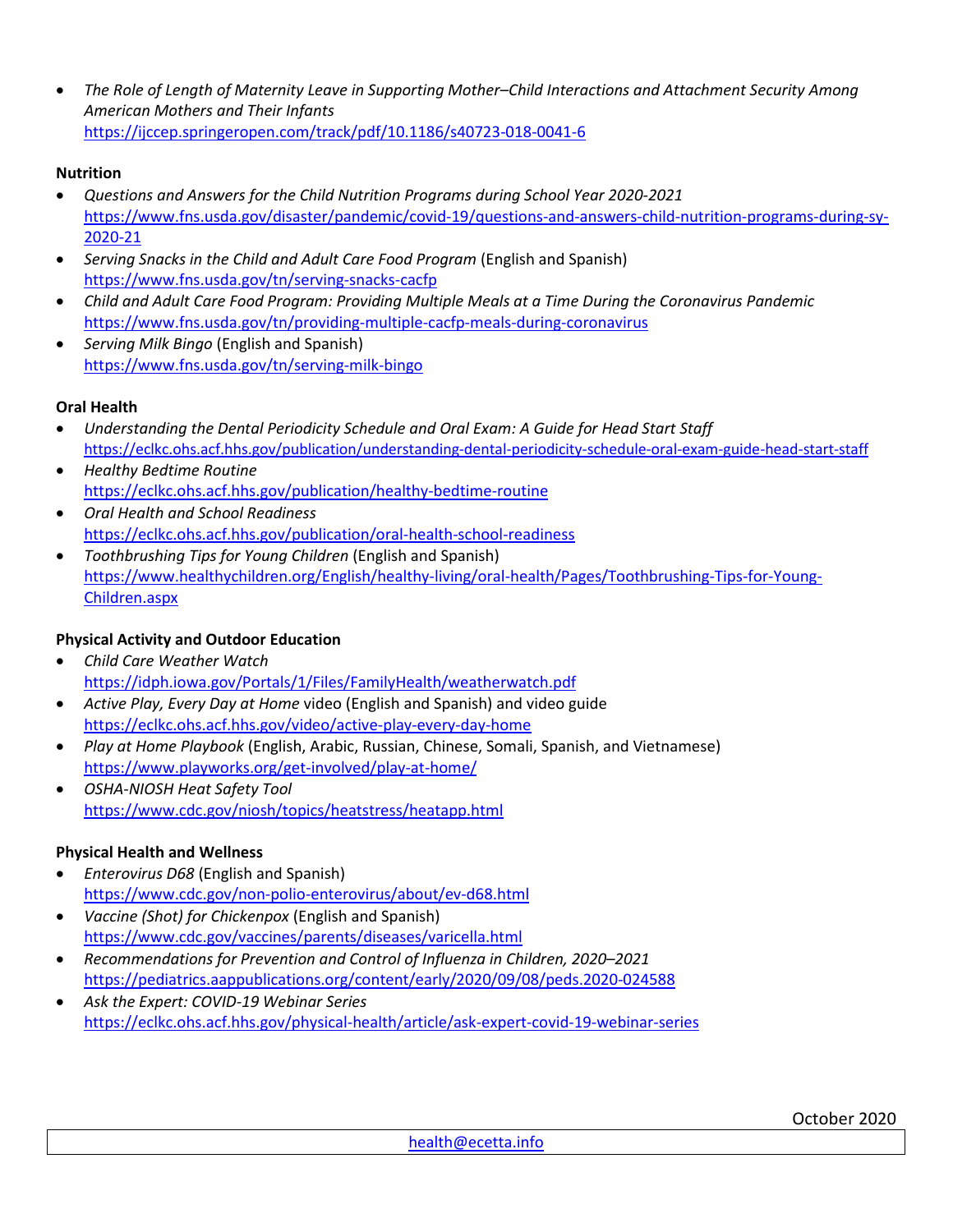## **Professional Development**

- *8 Tips to Help Teachers and School Staff Read Food Labels for Food Allergies* [https://community.kidswithfoodallergies.org/blog/8-tips-to-help-teachers-and-school-staff-read-food-labels-for](https://community.kidswithfoodallergies.org/blog/8-tips-to-help-teachers-and-school-staff-read-food-labels-for-food-allergies)[food-allergies](https://community.kidswithfoodallergies.org/blog/8-tips-to-help-teachers-and-school-staff-read-food-labels-for-food-allergies)
- *Promoting Healthy Choices and Community Changes* (English and Spanish) <https://thinkculturalhealth.hhs.gov/education/community-health-workers>
- *Indoor Air Quality Knowledge-to-Action Professional Training Webinar Series* <https://www.epa.gov/iaq-schools/indoor-air-quality-knowledge-action-professional-training-webinar-series>
- *Creating a Culture of Staff Wellness* <https://eclkc.ohs.acf.hhs.gov/health-services-management/learning-module/creating-culture-staff-wellness>

## **Safety and Injury Prevention**

- *Keep Kids Safe Around Cleaning Products* infographic <https://www.safekids.org/infographic/keep-kids-safe-around-cleaning-products>
- *Check Your Car Seat Today with These Virtual and Online Resources* <https://www.safekids.org/blog/check-your-car-seat-today-these-virtual-and-online-resources>
- *Save the Number, Save a Life!* Go to<https://vcrd.co/poison/4222> or text poison to 484848 to download Poison Control's contact info directly to your smartphone.
- *Reducing the Risk of Choking in Young Children at Mealtimes* <https://www.fns.usda.gov/tn/reducing-risk-choking-young-children-mealtimes>

### **School Readiness/Transitions**

- *The Pandemic and Preschool Education in Five Charts* <http://nieer.org/wp-content/uploads/2020/09/NEPCPandemicin5Slides.pdf>
- *Health and School Readiness* (English and Spanish) <https://eclkc.ohs.acf.hhs.gov/school-readiness/article/health-school-readiness>
- *Healthy Transitions to Kindergarten* (English and Spanish) <https://eclkc.ohs.acf.hhs.gov/publication/healthy-transitions-kindergarten>
- *How to Balance In-Person and Remote Instruction* <https://www.edweek.org/ew/articles/2020/07/23/how-to-balance-in-person-and-remote-instruction.html>

#### **Staff Health and Wellness**

- *Optimistic October 2020* (Arabic, Bengali, Catalan, Chinese, Czech, Dutch, English, Estonian, Finnish, French, German, Greek, Hindi, Hungarian, Icelandic, Italian, Japanese, Lithuanian, Polish, Portuguese, Spanish, Swedish, Turkish, Welsh, and Ukrainian)
	- <https://www.actionforhappiness.org/optimistic-october>
- *Self-Care in the Time of Coronavirus* (English and Spanish) <https://childmind.org/article/self-care-in-the-time-of-coronavirus>
- *Preventing the Spread of Flu in the Workplace* (English and Spanish) <https://www.cdc.gov/flu/business/prevent-flu-workplace.html>
- *Promoting Vaccination in the Workplace (English and Spanish)* <https://www.cdc.gov/flu/business/promoting-vaccines-workplace.htm>

#### **Substance Use**

- *Rx Awareness campaign* <https://www.cdc.gov/rxawareness/index.html>
- *Resources for Families Coping with Mental and Substance Use Disorders* <https://www.samhsa.gov/families>

October 2020